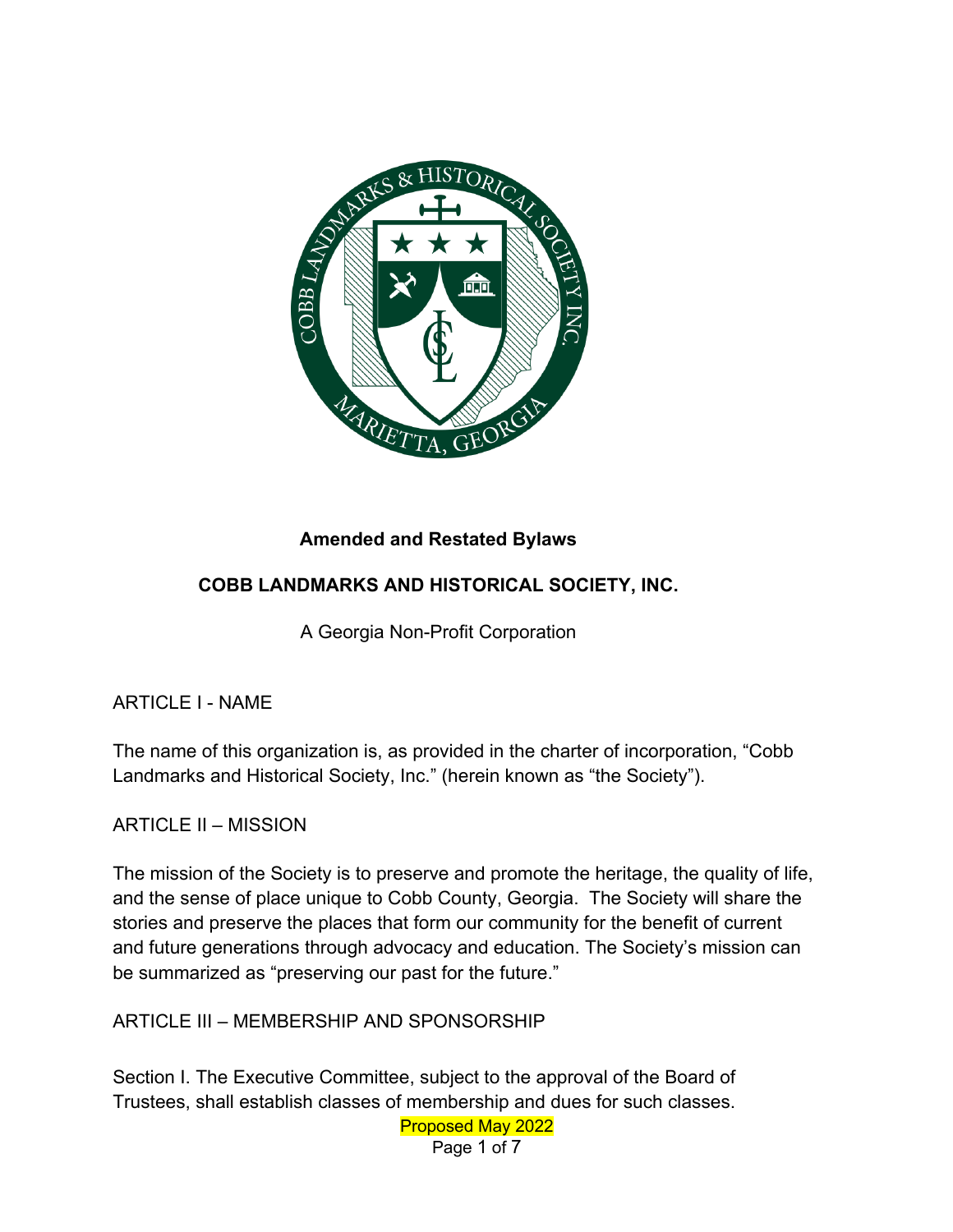Section II. The Executive Committee may establish sponsorship classes, with accompanying benefits and recognition, for donors who contribute at specified levels annually.

Section III. Institutional Subscription – Any educational institution contributing to the Society annually an amount to be established by the Executive Committee shall be entitled to all periodical publications of the Society without other privileges of membership.

Section IV. Admission to Membership – Any individual or couple, business, firm, or institution shall be eligible for membership in Cobb Landmarks and Historical Society, Inc., upon submission of a properly completed application.

#### ARTICLE IV – DUES AND CHARGES

Dues are payable as of the date of application for membership in the Society and on the anniversary date thereafter. For other than Life Sponsorship Members and other members with permanent member status (members meeting the previous Life and Founder levels), the payment of dues shall be prerequisite to holding any elective or appointive office in the Society. Any member who fails to respond to two notices of dues payable shall be dropped from the membership rolls.

## ARTICLE V – BOARD OF TRUSTEES

The Board of Trustees of the Society shall consist of twenty-one to twenty-seven elected individuals or couples, and each person shall have one vote. Seven to nine individuals or couples shall be elected each year to serve a three-year term. Any interim vacancy in the Board of Trustees may be filled by appointment of the Board of Trustees pending the next annual election. If any single trustee or both members of a couple miss three (3) meetings in a calendar year, except when excused by the Board for extenuating circumstances, they may be replaced. The immediate past Chairman shall be an *ex officio* member of the Board for a term of one year.

An optional Advisory Board may be established at the discretion of the Board of Trustees with members appointed by a vote of the Board of Trustees. Advisory Board members provide guidance and support on issues critical to the organization but are not invested with the powers of the Board of Trustees and do not participate in formal voting procedures. Attendance at board meetings is optional for Advisory Board members.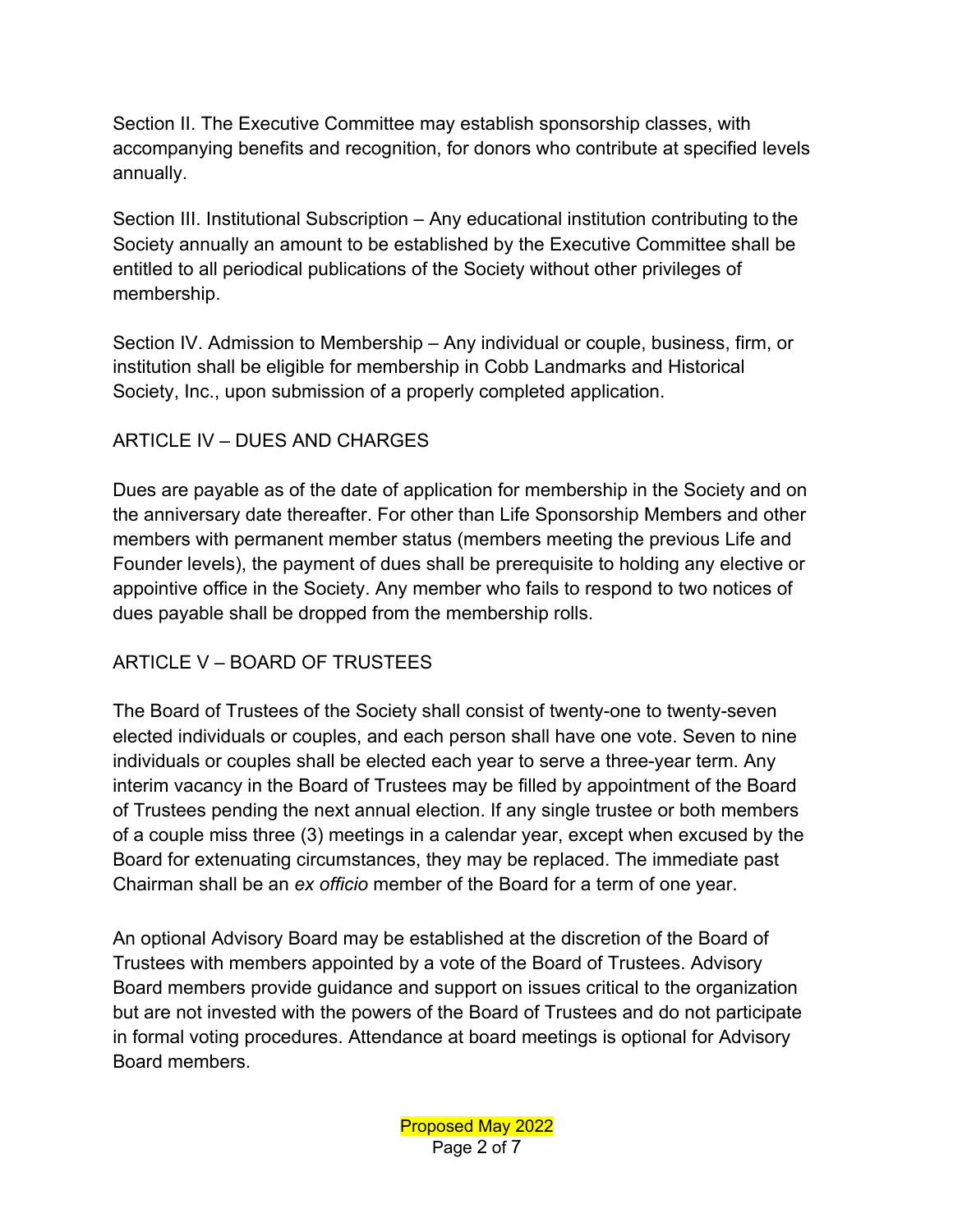The Board of Trustees sets policies for the Society and exercises oversight of its affairs, which are directed and administered by the Executive Committee in accordance with Article VII, Section I. It shall approve the annual budget of the Society. Only the Board shall have the power and authority to mortgage, sell, convey, or otherwise dispose of any of the property of the Society; and in the exercise of this power may from time to time empower the officers of the Society to execute deeds, mortgages, or other instruments relating to real estate on behalf of the Society and to affix the corporation seal thereto.

# ARTICLE VI – OFFICERS

Section I. Number – The officers shall consist of a Chairman of the Board of Trustees, a Vice-Chairman of the Board of Trustees, a Secretary, and a Treasurer. Couples may be elected as co-officers. All officers shall be elected by the Board of Trustees of the Society for a one-year term. The officers shall remain in office until their successors shall have been elected and have taken office. Any vacancy that may occur among the officers shall be filled by a member of the Board of Trustees for the unexpired term, appointed by the chair. All officers shall be eligible to succeed themselves for two additional terms after their original term of office has expired.

Section II. Duties – These officers shall perform the duties usually pertaining to their respective offices, and other such duties as may be directed by the Board of Trustees.

## ARTICLE VII – COMMITTEES

Section I. Executive Committee - The Executive Committee shall consist of the officers, contemplated listed in Article VI above, the immediate past Chairman *ex officio*, the Executive Director *ex officio*, and the chairman or co-chairs of the Finance and Development Committee. The Executive Committee shall direct the business and other affairs of the Society in accordance with these bylaws, and in keeping with policies adopted by the Board of Trustees from time to time, except where such power is limited by the provisions of these bylaws or limitations imposed by the action of the Board of Trustees. The Standing Committees in Section III below shall be directed by and shall report directly to the Executive Committee.

Section II. Nominating Committee – The Chairman of the Board of Trustees shall appoint each year a Nominating Committee of at least five (5) persons, including a chairman, with the approval of the Executive Committee. The Nominating Committee

> Proposed May 2022 Page 3 of 7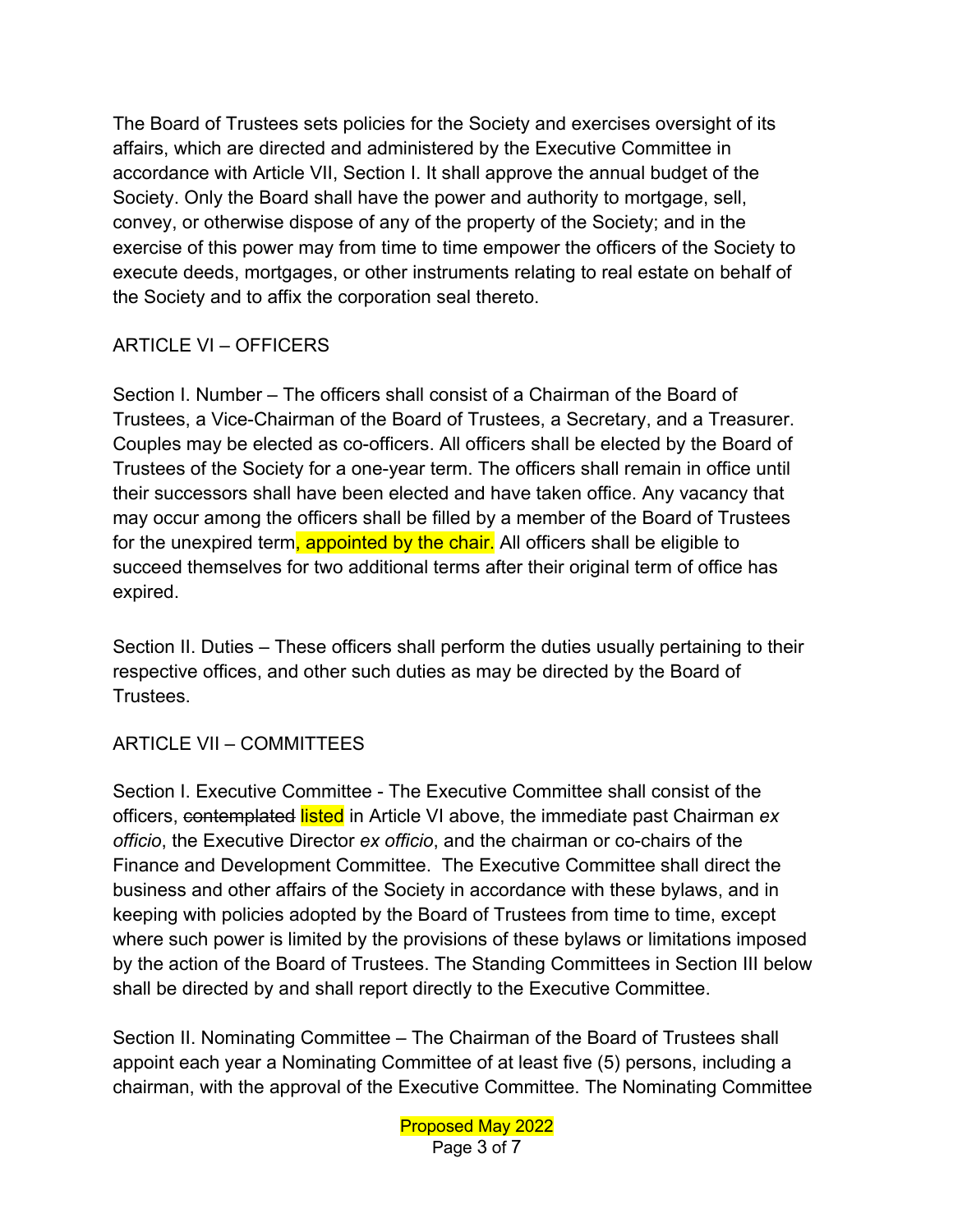shall entertain suggestions for officers and trustees of the Society for the following year, shall propose candidates for trustees to be voted upon by the membership at the next annual meeting, and shall recommend candidates for officers to the Board of Trustees.

Section III. Standing Committees-

A. There shall be eight (8) standing committees of the Society: 1) Communications and Technology, 2) Marketing, 3) Finance and Development, 4) Education and Public Programming, 5) Fundraising Events and Membership, 6) Facilities, 7) Preservation, and 8) Furnishings and Acquisitions.

## B. Committee Responsibilities:

1) Communications and Technology

Shall oversee development and maintenance of the Society's systems, including digital records, patron data, websites, and digital patron experience.

## 2) Marketing

Shall produce four issues of the Society's member publication, *The Landmarker* and write and/or edit written materials including website content, press releases, patron emails, and event listings and invitations.

3) Finance and Development

Shall prepare annual budgets and make recommendations to the Executive Committee as to the advisability of proposed major expenditures and raise proceeds for the Society's endowment funds and identify other sources of income, including grants and sponsorships.

4) Education and Public Programming

Shall organize three public mission-based events per year, organize one public mission-based event at the Society's Power Cabin per year, and develop and promote educational offerings at the Society's William Root House Museum & Garden property.

5) Fundraising Events and Membership

Shall promote membership sales at three off-site events/programs/festivals per year; organize two general membership social events per year;

> Proposed May 2022 Page 4 of 7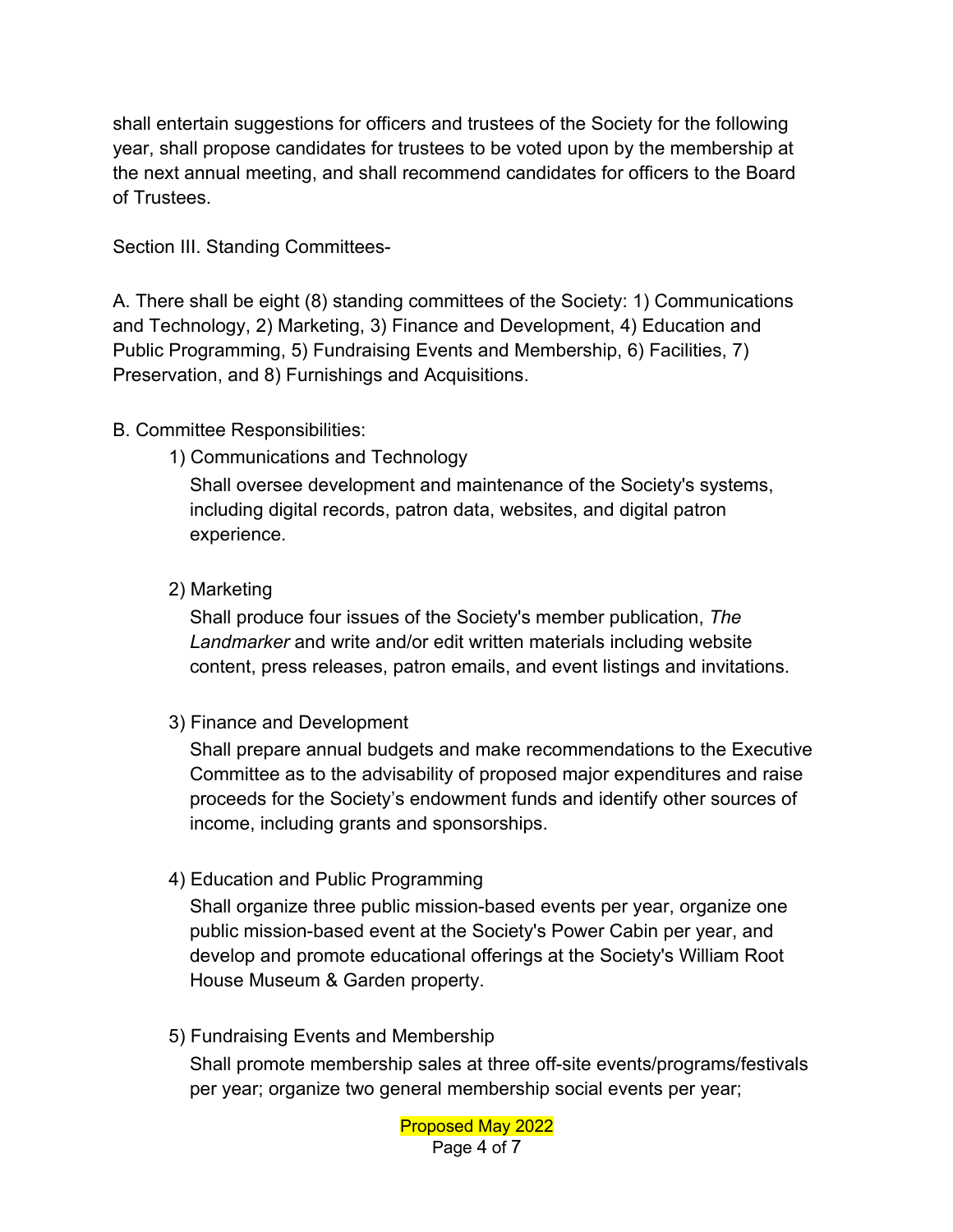organize two Landmark Society member social events per year; assist staff with organizing the Society's annual fundraising event, the Root House Beer Festival; and coordinate/facilitate any other fundraising events during the year.

#### 6) Facilities

Shall monitor and oversee the maintenance and care of the Society's structural assets and seek and present bids for work and repairs related to said assets.

### 7) Preservation

Shall create an annual list of Preservation Priorities with properties divided into three categories: Preservation Priorities, Watch List, and Preservation Successes; and shall monitor endangered properties and seek opportunities for preservation and manage the Society's historic marker program.

### 8) Furnishings and Acquisitions

Shall oversee the Society's collections, receive, acquire, and deaccession artifacts, and review changes to exhibited interior spaces.

C. The Vice-Chairman of the Society shall serve as Chairman of the Strategic Planning Committee. The Chairman of the Society shall appoint the chairmen of the other Standing Committees with the concurrence of the Board of Trustees. The Chairman of the Society shall also appoint three additional members to the Finance Committee.

D. Committee Membership. Except as noted in C above, committee chairmen may appoint members of their committees from the membership at large. However, each standing committee and any special committee that may be established (not including the Audit Committee) shall include at least one member of the Board of Trustees in addition to its chairman.

## ARTICLE VIII – EXECUTIVE DIRECTOR

When necessary, the Executive Committee shall appoint an Executive Director of the Society, who shall serve at the pleasure of the Executive Committee, and who shall maintain the business office of the Society. The Executive Director shall keep

Proposed May 2022

Page 5 of 7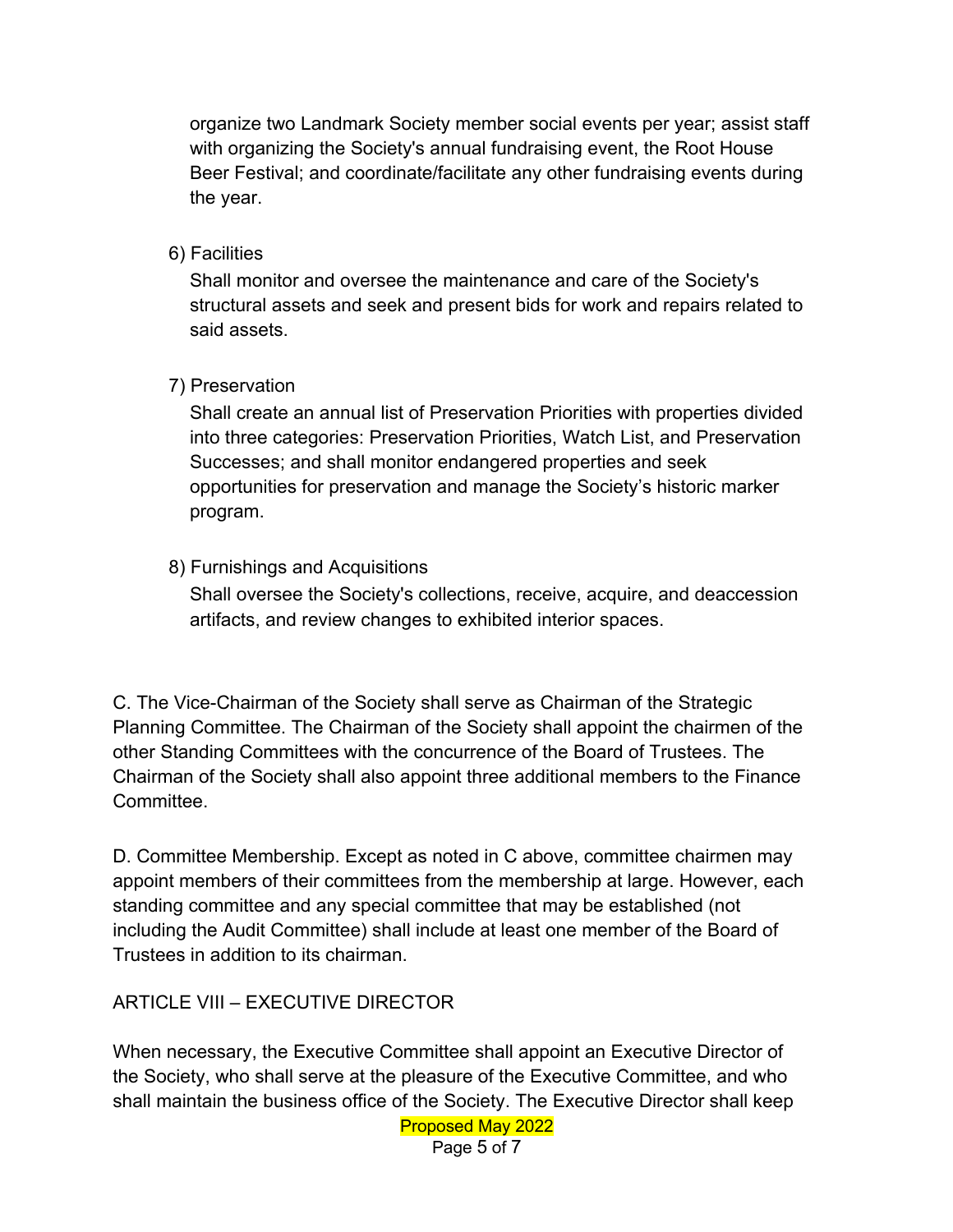such office open to the membership and to the general public during reasonable hours and shall transact the routine business of the Society in keeping with these bylaws and the policies and directives of the Executive Committee. The Executive Director shall be an *ex officio* member of all standing committees, with the exception of the Executive Committee and the Finance Committee. The Executive Director shall maintain current rolls of the membership of the Society in all classes; collect and account for all dues, contributions, and other monies accruing to the Society; make routine disbursements; maintain adequate financial records in a current condition; and prepare and submit such reports as may be required. The Executive Director shall exercise authority over all persons, administrative, professional, security, maintenance and custodial, employed by the Society; establish routine operating policies and procedures; and determine the hours for opening and closing the Society's facilities. The Executive Director shall exercise authority over the use and storage and/or display of all acquisitions of the Society, other than those which may, from time to time, be made the specific responsibility of a committee of the Board of Trustees. The Executive Director shall be the official medium of communication between the Executive Committee of the Society and its paid administrative, professional, security, maintenance, and custodial personnel.

#### ARTICLE IX – MEETINGS

Section I. An annual meeting of the membership of the Society shall be held between January 1<sup>st-</sup>and February 15<sup>th</sup> in May of each year for the purpose of electing trustees and of transacting such other business as may properly come before it.

Section II. The Board of Trustees shall meet at least six times a year at such times and places as the Chairman may designate.

Section III. The Executive Committee shall meet monthly at such times and places as the Chairman may designate.

Section IV. Special meetings of the membership of the Society may be called by the Chairman. The Chairman shall preside at all meetings of the Board of Trustees**,** the Executive Committee, and the membership of the Society. The Vice Chairman shall preside in the absence of the Chairman.

#### ARTICLE X – QUORUMS

Proposed May 2022 At any meeting of the membership of the Society, the members present shall constitute a quorum. At any regular meeting of the Board of Trustees, those persons